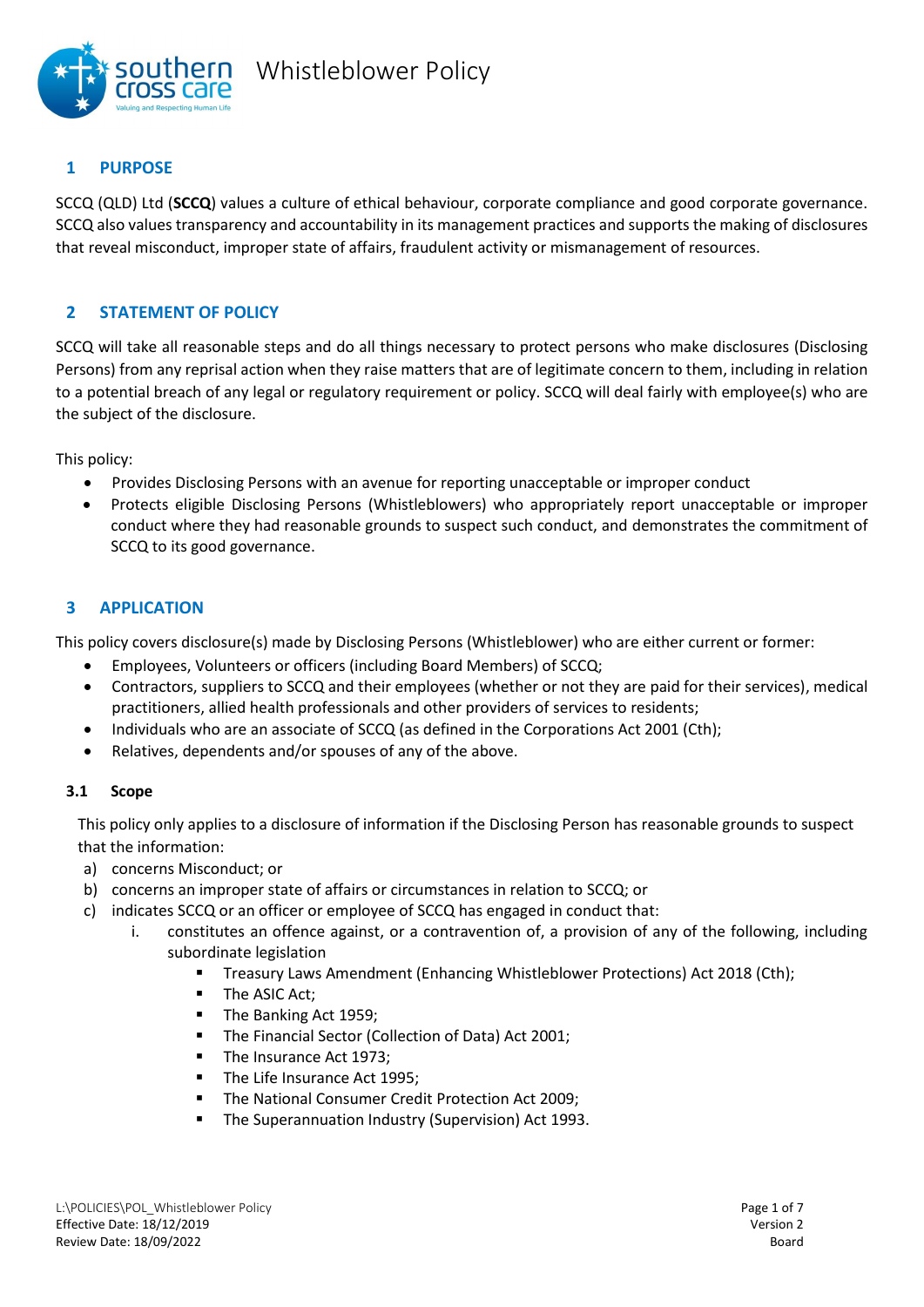

- ii. constitutes an offence against any other law of the Commonwealth that is punishable by imprisonment for a period of 12 months or more; or
- iii. represents danger to the public or the financial system; or
- iv. is prescribed by the regulations.

### **3.2 Workplace Grievances**

This policy does not apply to disclosure of information that concerns a personal work-related grievance of the Disclosing Person, unless it concerns victimisation of the Disclosing Person that involves detriment caused to the Disclosing Person or a threat made to the Disclosing Person resulting from a belief or suspicion that they or any other person made, may have made, proposes to make or could make a disclosure that qualifies for protection and this belief or suspicion is the reason, or part of the reason for the victimisation.

A disclosure could qualify for protection if it concerns a personal work-related grievance but also concerns alleged detriment caused to the discloser (or a threat of detriment).

Disclosures about personal work-related grievances that do not qualify for protection under this Policy will generally be dealt with under the Grievance and Dispute Policy.

### **3.3 Where conduct is notifiable under other legislation**

In circumstances where the Disclosing Person identifies conduct or behaviour that is notifiable and/or there are protections in place for Disclosing Persons under relevant legislation, the WPO may refer the matter to be managed in accordance with that legislation, or where suitable, the Complaints Management Policy and Guideline.

For the avoidance of doubt, where the WPO or Alternate WPO makes a referral under other legislation, to the extent it is within the control of SCCQ, this Policy will not limit the protection/s available under other legislation.

## **4 PRINCIPLES**

#### **4.1 Protections available to Disclosing Persons (Whistleblowers)**

After making a disclosure, the Disclosing Person's identity will be treated as confidential subject to any requirements to disclose the identity. If a person makes a disclosure that qualifies for protection:

- a) the person is not subject to any civil, criminal or administrative liability (including disciplinary action) for making the disclosure; and
- b) no contractual or other remedy may be enforced, and no contractual or other right may be exercised, against the person on the basis of the disclosure; and
- c) if the disclosure qualifies for protection under subsection 1317AA(1) relating to disclosures to ASIC, APRA or prescribed body or section 1317AAD relating to public interest and emergency disclosures of the *Corporations Act 2001*—the information is not admissible in evidence against the person in criminal proceedings or in proceedings for the imposition of a penalty, other than proceedings in respect of the falsity of the information.

Note: Except as provided for by paragraph (c), this does not prevent the person being subject to any civil, criminal or administrative liability for conduct of the person that is revealed by the disclosure.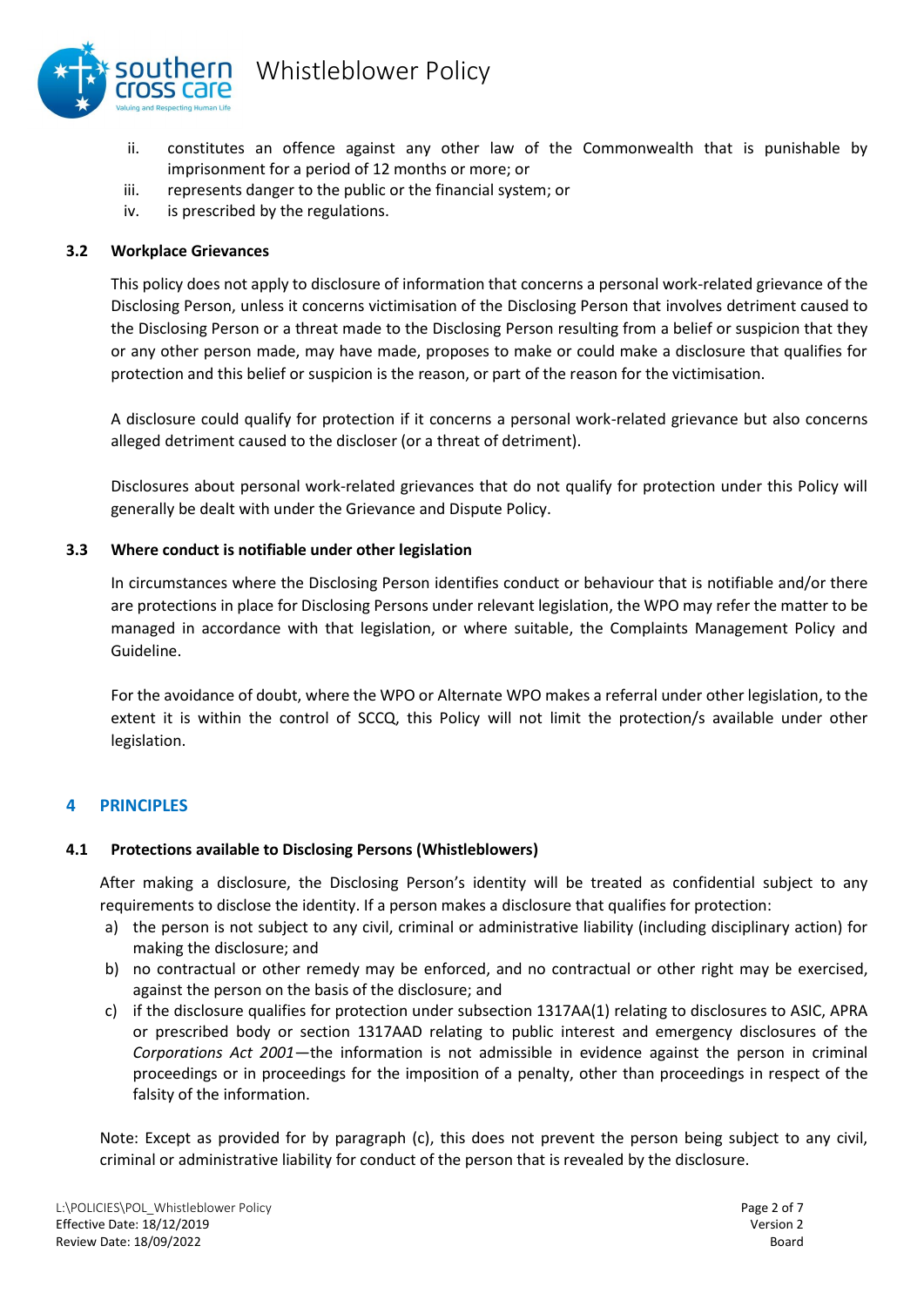

#### **4.2 Victimisation prohibited**

Victimisation or threatening to victimise a Whistleblower or a person because it is believed or suspected that they or any other person made, may have made, proposed to make or could make a disclosure that qualified for protection as a Whistleblower is strictly prohibited. Where victimisation includes engaging in conduct which causes Detriment to a person and threatening to victimise includes threatening to cause Detriment to a person.

### **5 ROLES AND RESPONSIBILITIES**

The following table defines the roles and responsibilities associated with this Policy:

| Who?                                                               | Responsible for?                                                                                                                                                                                                                                                                                                                                                         |  |  |  |
|--------------------------------------------------------------------|--------------------------------------------------------------------------------------------------------------------------------------------------------------------------------------------------------------------------------------------------------------------------------------------------------------------------------------------------------------------------|--|--|--|
| Board                                                              | Sponsoring, Leading and Demonstrating compliance with the Policy.                                                                                                                                                                                                                                                                                                        |  |  |  |
| <b>Chief Executive</b><br>Officer and Executive<br>Leadership Team | Sponsoring, Leading and Demonstrating compliance with the Policy.<br>Communicating the importance of the Policy to all workers.<br>Implementing the Policy in each respective function for compliance.<br>Responding to recommendations made when the Policy is reviewed,<br>$\bullet$<br>to ensure the Standard remains up to date and relevant to the<br>organisation. |  |  |  |
| Leaders of functions,<br>areas and teams<br>All workers            | Supporting and communicating the Policy to all workers.<br>Demonstrating compliance with the Policy.<br>٠<br>Understanding and complying with the Policy.<br>٠                                                                                                                                                                                                           |  |  |  |

#### **5.1 Disclosure process**

A disclosure within the scope of this policy is to be made to a Whistleblower Protection Officer or other Eligible Recipient in order to qualify for the protections available.

Disclosures may also qualify for protection where they are made to ASIC, APRA or other prescribed Commonwealth authorities.

Disclosures should be made in writing and include all relevant information associated with the disclosure that the Whistleblower is permitted to provide. In the event that direct information (i.e. copies of information) is not able to be provided, a clear explanation in writing of the information should be provided so that the information, if relevant and/or necessary, can be obtained at a later date by an authorised person.

It is preferred that the Disclosing Person identifies themselves when making a disclosure, as this greatly assists the investigation process. However, Disclosing Persons may choose to make their disclosure anonymously. In these circumstances, the protections under the Whistleblower Protection Policy still apply. Ideally, the Disclosing Person should provide sufficient information to allow the matter to be properly investigated and Southern Cross Care encourages the Disclosing Person to provide an anonymous email address through which additional questions can be asked and additional information provided.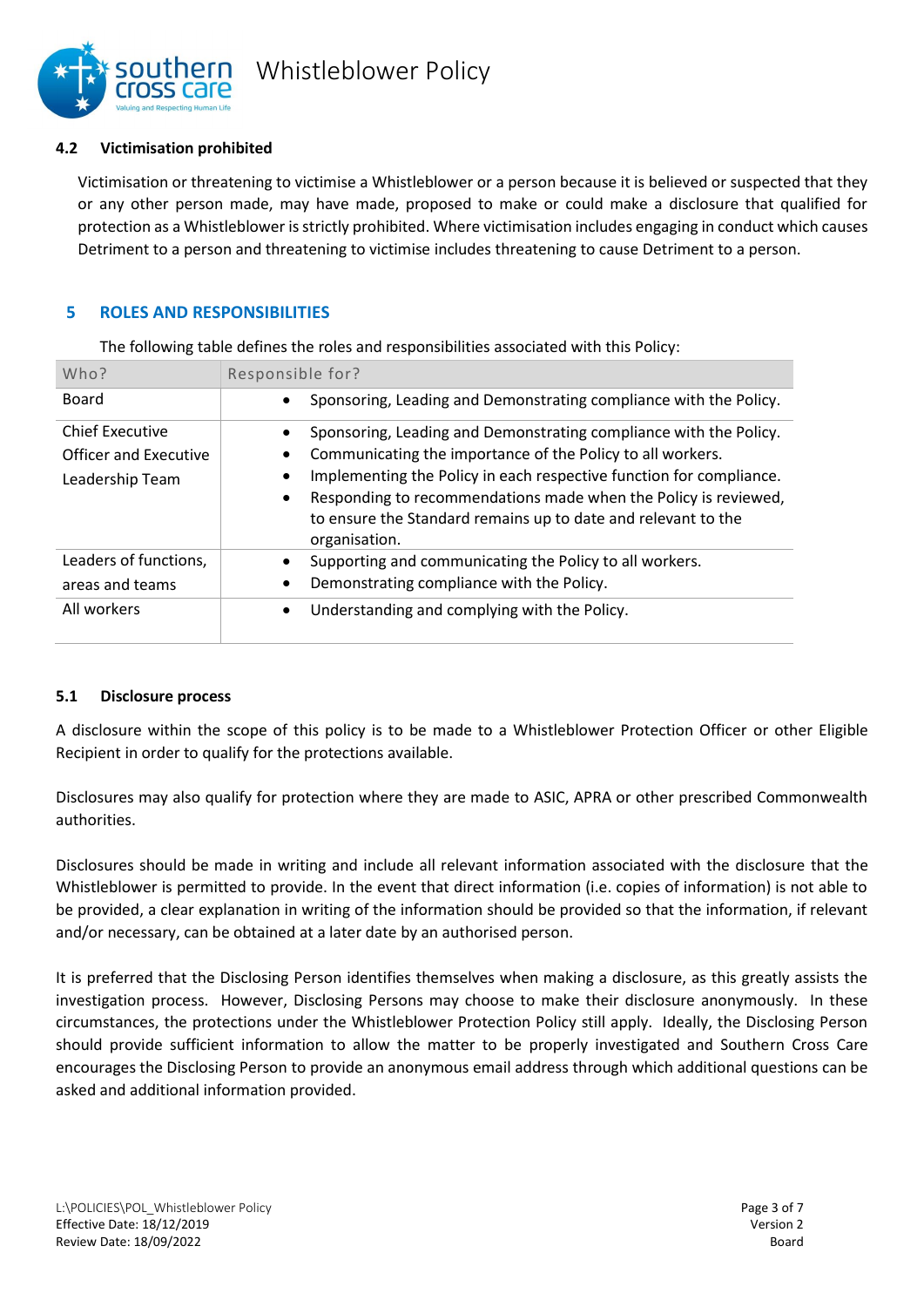

### **5.2 Investigation process**

- 1. Following a disclosure, the Whistleblower Protection Officer will determine the investigation process, including who in the organisation is to be informed.
- 2. Confidentiality of the identity of the Whistleblower will be maintained at all stages, unless otherwise required by law.
- 3. In order to avoid damaging the reputations of innocent persons initially suspected of wrongful conduct, information regarding the disclosure and the results of audits / investigations will only be disclosed to those persons necessary to properly investigate the matter and who require the knowledge in the proper performance of their office or function.
- 4. The initiation and outcome of the investigation may be reported to the Chief People Officer (or the Chief Executive or Alternate WPO if the matter involves the Chief People Officer), who will determine the action to be taken. This may include suspension with pay while the matter is being investigated through to the termination of employment of any staff member. A decision will be made in each case about whether the matter is to be referred to any relevant external agency.
- 5. The principles of natural justice will be observed in relation to those persons against whom allegations are made, whilst upholding the protections afforded to the Whistleblower.

SCCQ, at its absolute discretion, may seek external assistance or make an external appointment at any time to ensure the disclosure is appropriately dealt with.

### **5.3 Managing the welfare of the Whistleblower**

SCCQ is committed to the protection of genuine Whistleblowers against reprisal action from making disclosures. Strategies to support the Whistleblower will be put in place.

If the person who makes a disclosure is implicated in misconduct, SCCQ will handle the disclosure and protect the Whistleblower from reprisal in accordance with this policy. SCCQ acknowledges that the act of whistleblowing should not shield Whistleblowers from the consequences of their involvement in improper conduct. A person's liability for their own conduct is not affected by the person's disclosure of this misconduct.

## **5.4 Managing the person against whom a disclosure is made**

SCCQ recognises that employees against whom disclosures are made must also be treated fairly. The fact that an investigation has been carried out, the results of the investigation, and the identity of the person who is the subject of the disclosure will remain confidential, other than as is required to properly investigate the matter and take appropriate action.

The Whistleblower Protection Officer will ensure that the person who is the subject of any disclosure investigated by or on behalf of SCCQ is provided with natural justice, including being given an opportunity to respond to the allegations prior to a final decision being made.

This does not prevent the need to conduct investigations.

#### **5.5 Breach of policy**

False reports can have significant effects on the reputation of Southern Cross Care and on the reputation of its employees, and would cause considerable waste of time and effort. Accordingly, any deliberately false disclosures under the Whistleblower Policy will be treated as a serious disciplinary matter.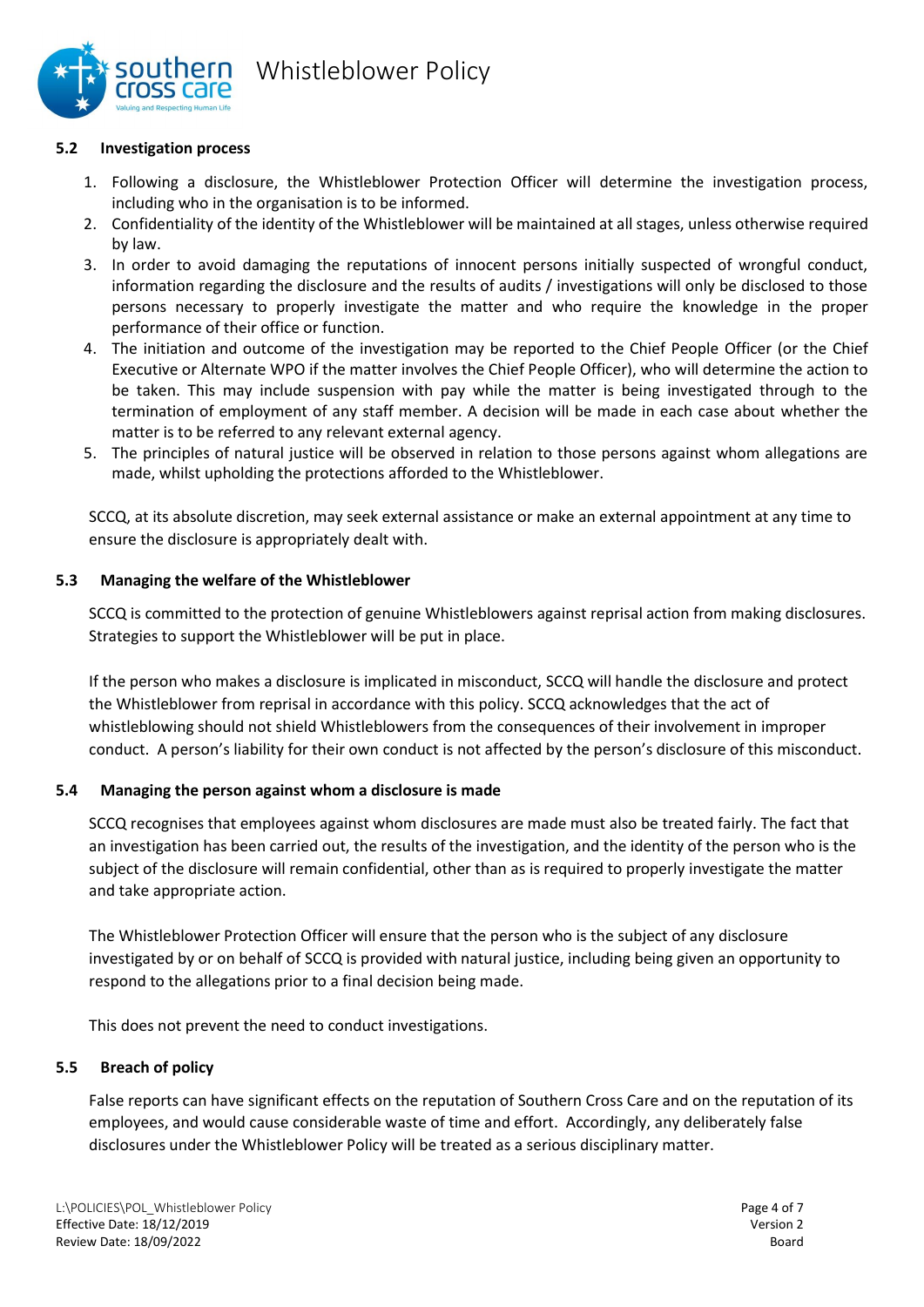

Breaches of this policy may result in disciplinary action up to and including termination, depending on the seriousness of the breach/es, being taken against the employee.

For other persons a breach of this policy may result in appropriate action, which may include the termination of the person's agreement with SCCQ.

## **6 TERMS AND DEFINITIONS**

The following key terms and definitions apply to this Policy:

| Term                                                             | Definition                                                                                                                                                                                                                                                                                                                                                                                                                                                                                                                                                                  |  |  |
|------------------------------------------------------------------|-----------------------------------------------------------------------------------------------------------------------------------------------------------------------------------------------------------------------------------------------------------------------------------------------------------------------------------------------------------------------------------------------------------------------------------------------------------------------------------------------------------------------------------------------------------------------------|--|--|
| <b>Alternative</b><br>Whistleblower<br><b>Protection Officer</b> | means the person's named below, who will be the Whistleblower Protection<br>Officer if the disclosure relates to or involves the Whistleblower Protection<br>Officer.                                                                                                                                                                                                                                                                                                                                                                                                       |  |  |
| Detriment includes<br>without limitation:                        | Dismissal of an employee or officer<br>a)<br>Injury of any employee in their employment<br>b)<br>Alteration of an employee's position or duties to their disadvantage<br>C)<br>Discrimination between an employee and other employees<br>d)<br>Harassment or intimidation of a person<br>e)<br>f<br>Harm or injury to a person, including psychological harm<br>Damage to a person's property, reputation, business or financial position,<br>g)<br>or<br>h) Any damage to a person.                                                                                        |  |  |
| <b>Eligible Recipient</b>                                        | includes the Chief Executive, any member of the Executive Leadership Team,<br>and any member of the Board including the Chair of the Governance and Risk<br>Committee.                                                                                                                                                                                                                                                                                                                                                                                                      |  |  |
| <b>Misconduct</b>                                                | Includes without limitation:<br>a) Fraud<br>Negligence<br>b)<br>Breach of duty or trust<br>c)<br>Default<br>d)<br>Criminal offences<br>e)<br>Failure to comply with any legal obligation<br>f)<br>Failure to comply with any obligation of SCCQ as a provider of aged care<br>g)<br>services<br>h) Unfair or unethical dealing with a customer, supplier or agent of SCCQ<br>Corrupt conduct<br>i)<br>Human rights abuses<br>j)<br>Risk to the health or safety of any person<br>k)<br>$\vert$<br>Unethical conduct<br>m) Any deliberate concealment relating to the above. |  |  |
| Personal<br>work-<br>related grievance                           | the information disclosed concerns a personal work-related grievance of the<br>Whistleblower if:<br>the information concerns a grievance about any matter in relation to the<br>a)<br>Whistleblower's employment, or former employment, having (or tending<br>to have) implications for the Whistleblower personally; and<br>the information:<br>b)<br>does not have significant implications for SCCQ, or another<br>i.<br>regulated entity, that do not relate to the Whistleblower; and                                                                                  |  |  |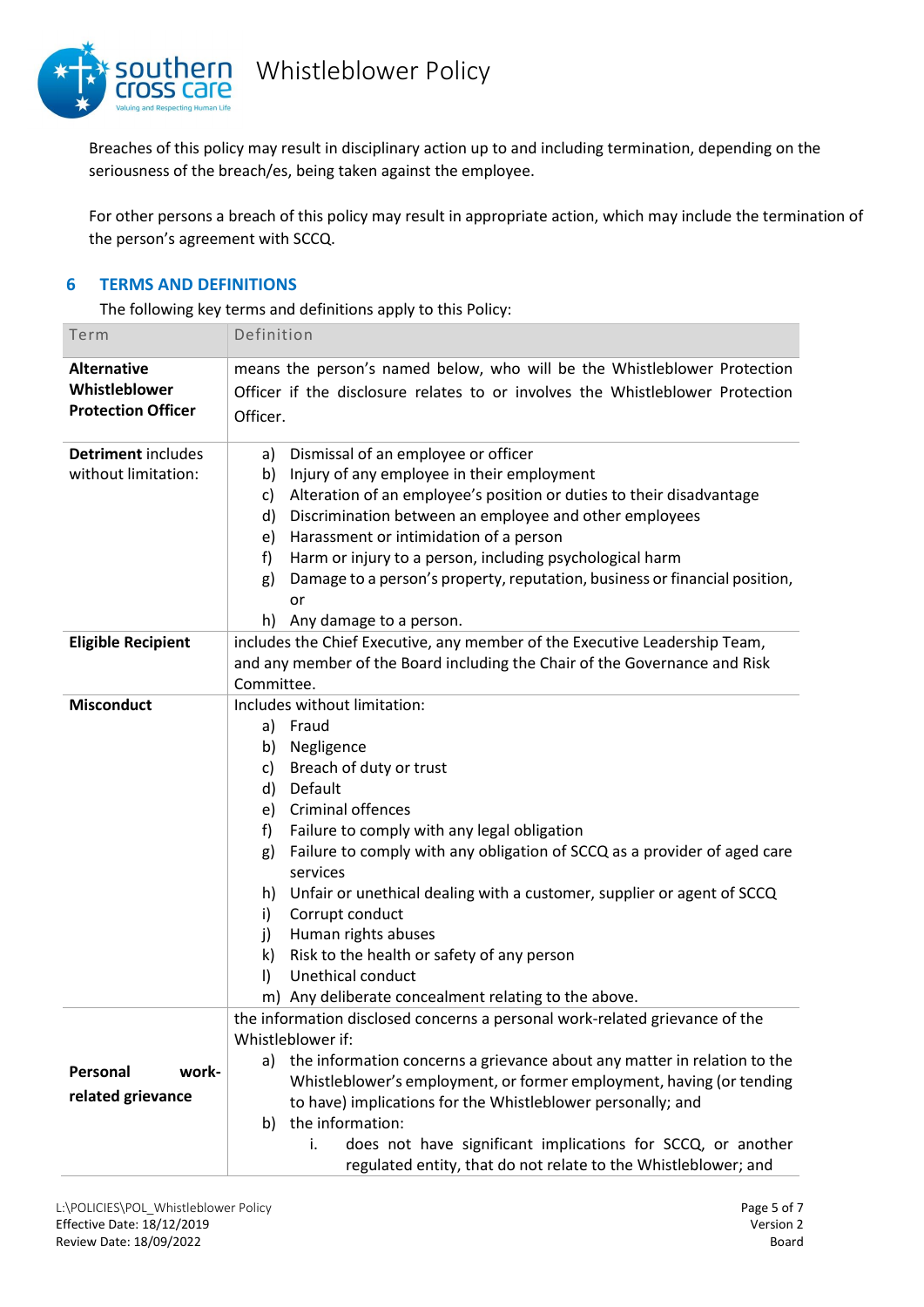

| Definition                                                                                                                                                                                                                                                                                                                                                                                                                                                                                                                                                                                                                                   |                                                                                          |                 |                                                                                                              |  |  |
|----------------------------------------------------------------------------------------------------------------------------------------------------------------------------------------------------------------------------------------------------------------------------------------------------------------------------------------------------------------------------------------------------------------------------------------------------------------------------------------------------------------------------------------------------------------------------------------------------------------------------------------------|------------------------------------------------------------------------------------------|-----------------|--------------------------------------------------------------------------------------------------------------|--|--|
| does not concern conduct, or alleged conduct, referred to in<br>ii.<br>section 3.1 c) i, ii, iii, or iv of this policy.<br>Examples of grievances that may be personal work-related grievances are as<br>follows:<br>an interpersonal conflict between the Whistleblower and another<br>$\blacksquare$<br>employee;<br>a decision relating to the engagement, transfer or promotion of the<br>п<br>Whistleblower;<br>a decision relating to the terms and conditions of engagement of the<br>Whistleblower;<br>a decision to suspend or terminate the engagement of the<br>٠<br>Whistleblower, or otherwise to discipline the Whistleblower. |                                                                                          |                 |                                                                                                              |  |  |
| as per the definition set out in section 1317AAB of the Corporations Act 2001                                                                                                                                                                                                                                                                                                                                                                                                                                                                                                                                                                |                                                                                          |                 |                                                                                                              |  |  |
| means the Corporations Regulations 2001                                                                                                                                                                                                                                                                                                                                                                                                                                                                                                                                                                                                      |                                                                                          |                 |                                                                                                              |  |  |
|                                                                                                                                                                                                                                                                                                                                                                                                                                                                                                                                                                                                                                              |                                                                                          |                 |                                                                                                              |  |  |
| <b>WPO</b>                                                                                                                                                                                                                                                                                                                                                                                                                                                                                                                                                                                                                                   | Company<br>Secretary                                                                     | 073340<br>2200  | governance@sccqld.com.au                                                                                     |  |  |
| Alternate<br><b>WPO</b>                                                                                                                                                                                                                                                                                                                                                                                                                                                                                                                                                                                                                      | Chair of the<br>Governance<br>and Risk<br>Committee<br>(a non-<br>executive<br>director) | 07 3340<br>2200 | Southern Cross Care (Qld) Ltd<br>2078 Logan Road<br>Upper Mount Gravatt Qld 4122<br>governance@sccqld.com.au |  |  |
| A person that works for SCCQ without being paid and is not an employee.                                                                                                                                                                                                                                                                                                                                                                                                                                                                                                                                                                      |                                                                                          |                 |                                                                                                              |  |  |
| A person who carries out work for SCCQ as:<br>(a) An employee;<br>(b) An apprentice or trainee;<br>(c) A student gaining work experience;<br>(d) A volunteer;                                                                                                                                                                                                                                                                                                                                                                                                                                                                                |                                                                                          |                 |                                                                                                              |  |  |
|                                                                                                                                                                                                                                                                                                                                                                                                                                                                                                                                                                                                                                              |                                                                                          | (e) Contractor. | means the following persons:                                                                                 |  |  |

This Policy is read in conjunction with all other Policy framework documentation, including, but not limited to, Policies, Standards, Guidelines, Procedures, Toolkits and Work Instructions as applicable.

## **7 RELATED DOCUMENTATION**

The following documents relating to this Policy, but are not limited to:

| Document name                        | Document Type | Location    |
|--------------------------------------|---------------|-------------|
| <b>Grievance and Dispute Policy</b>  | Policy        | L:\Policies |
| <b>Complaints Management Policy</b>  | Policy        |             |
| <b>Complaints Handling Guideline</b> | Guideline     |             |